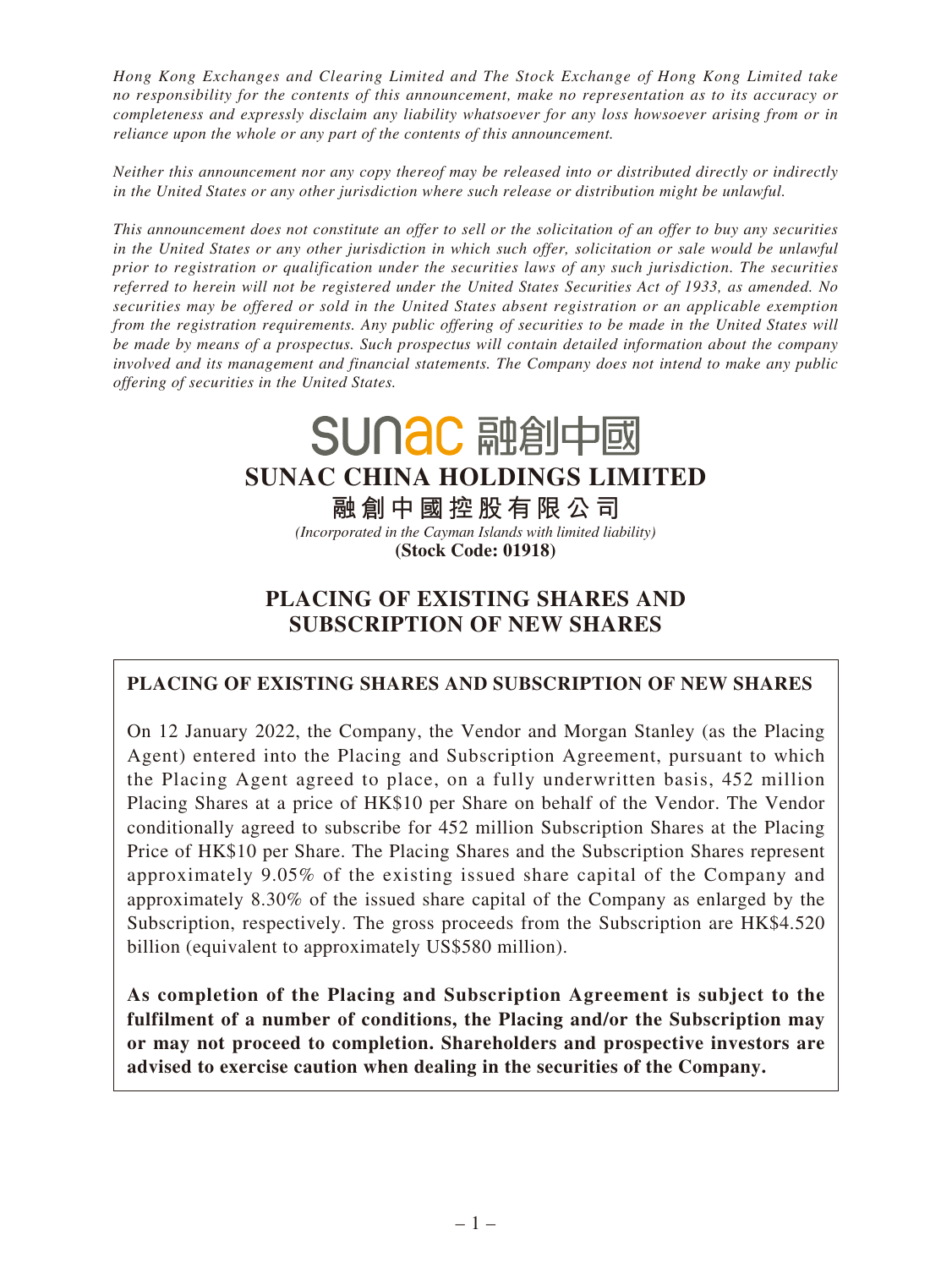## **I. PLACING OF EXISTING SHARES AND SUBSCRIPTION OF NEW SHARES**

### **PLACING AND SUBSCRIPTION AGREEMENT**

- Date: 12 January 2022
- Parties: (1) The Company;
	- (2) The Vendor, i.e. Sunac International Investment Holdings Ltd, a company incorporated in the British Virgin Islands, which is the controlling shareholder of the Company and is controlled by family trusts of Mr. Sun Hongbin, the chairman of the Board and an executive director of the Company.
	- (3) Morgan Stanley, as the Placing Agent. To the best of the knowledge, information and belief of the Directors having made all reasonable enquiries, Morgan Stanley is independent of the Company and the connected persons of the Company.

### **PLACING**

#### **Number of Placing Shares**

452 million existing Shares, representing approximately 9.05% of the existing issued share capital of the Company as at the date of this announcement and approximately 8.30% of the issued share capital of the Company as enlarged by the Subscription (assuming that there will be no change in the issued share capital of the Company from the date of this announcement to completion of the Subscription save for the issue of the Subscription Shares).

### **Placing Price**

The Placing Price is HK\$10 per Share and represents:

- (1) a discount of approximately 15.3% to the closing price of HK\$11.80 per Share as quoted on the Stock Exchange on 12 January 2022, being the date of the Placing and Subscription Agreement;
- (2) a discount of approximately 11.0% to the average closing price of HK\$11.24 per Share as quoted on the Stock Exchange for the last five consecutive trading days up to and including 11 January 2022 (being the last full trading day immediately prior to the date of the Placing and Subscription Agreement); and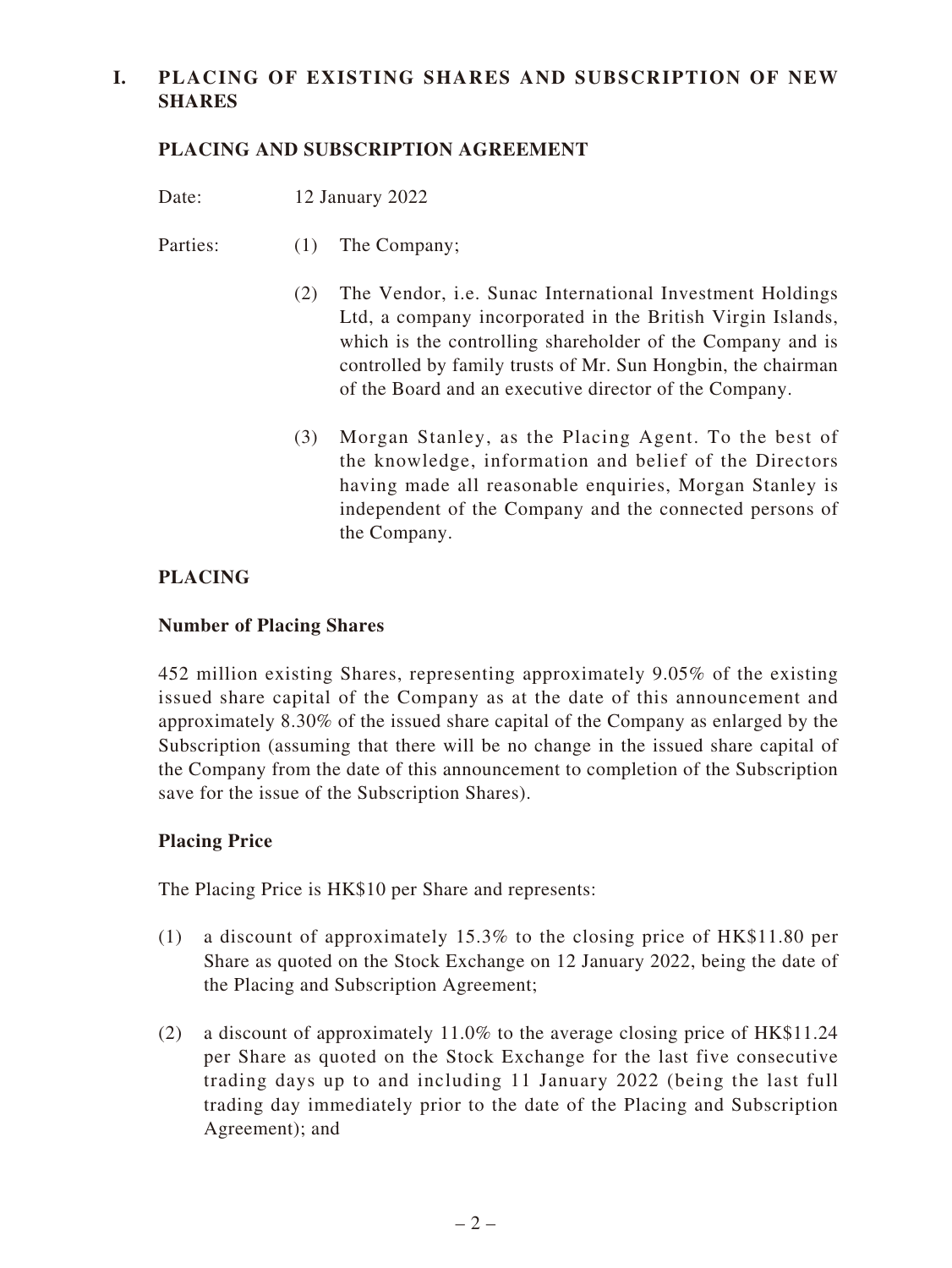(3) a discount of approximately 13.1% to the average closing price of HK\$11.51 per Share as quoted on the Stock Exchange for the last twenty consecutive trading days up to and including 11 January 2022 (being the last full trading day immediately prior to the date of the Placing and Subscription Agreement).

The Placing Price was determined after arm's length negotiation between the Company, the Vendor and the Placing Agent based on the prevailing market closing price per Share. The Directors (including the independent non-executive Directors) consider that the Placing Price is fair and reasonable under the current market condition and is in the best interests of the Company and the Shareholders as a whole.

## **Rights**

The Placing Shares will be free of all liens, charges and encumbrances, but will carry all rights attaching thereto as at the Transaction Date, including the right to receive all dividends declared, made or paid on or after the Transaction Date.

### **Independence of the Placing Agent and the Placees**

The Placing Shares will be placed by the Placing Agent to not less than six independent professional, institutional and/or other investors. To the best of the knowledge, information and belief of the Directors having made all reasonable enquiries, the Placing Agent and the placees to be procured by the Placing Agent, together with the ultimate beneficial owners of such placees, are independent of the Vendor, the parties acting in concert with the Vendor, the Company and connected persons of the Company. It is not expected that any placee will become a substantial shareholder of the Company as a result of the Placing.

### **Conditions of The Placing**

The obligations of the Placing Agent under the Placing and Subscription Agreement shall be subject to the following conditions (the "**Placing Conditions**"):

- (1) before the closing of the Placing, there shall not have occurred:
	- (i) any new law or regulation or any change or development involving a prospective change in existing laws or regulations in any relevant jurisdiction which in the opinion of the Placing Agent has or is likely to have a material adverse effect on the financial position of the Company and/or of the Group as a whole; or
	- (ii) any significant change (whether or not permanent) in local, national or international monetary, economic, financial, political or military conditions which in the opinion of the Placing Agent is or would be materially adverse to the success of the Placing; or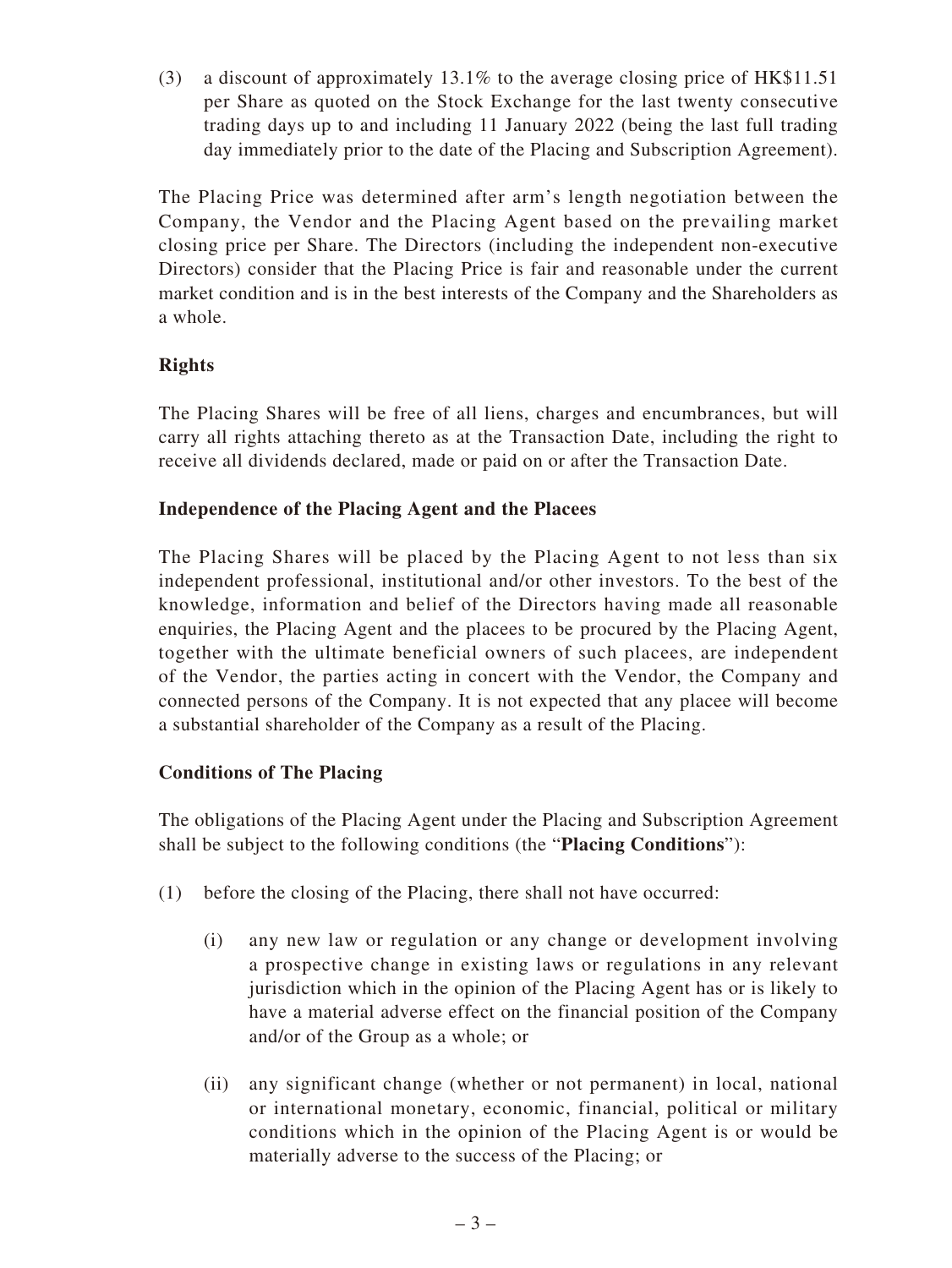- (iii) any significant change (whether or not permanent) in local, national or international securities market conditions or currency exchange rates or foreign exchange rates or foreign exchange controls which in the sole judgement of the Placing Agent is or would be materially adverse to the success of the Placing; or makes it impracticable or inadvisable or inexpedient to proceed therewith; or
- (iv) a general moratorium on commercial banking activities in Hong Kong, the PRC, London or New York declared by the relevant authorities or a material disruption in commercial banking or securities settlement or clearance services in Hong Kong, the PRC, the United Kingdom or the United States; or
- (v) a change or development involving a prospective change in taxation which constitutes a material adverse effect on the Group as a whole or the Placing Shares or the transfer thereof; or
- (vi) any outbreak or escalation of hostilities or act of terrorism involving Hong Kong, the PRC, the United Kingdom or the United States or the declaration by Hong Kong, the PRC, the United Kingdom or the United States of a national emergency or war; or
- (vii) any suspension of dealings in the Shares for any period whatsoever (other than as a result of the Placing or the Subscription); or
- (viii) any moratorium, suspension or material restriction on trading in shares or securities generally on the Stock Exchange, the Shanghai Stock Exchange, the Shenzhen Stock Exchange, the London Stock Exchange, the New York Stock Exchange or Nasdaq due to exceptional financial circumstances or otherwise at any time prior to the Closing Date; or
- (ix) any material adverse change, or development reasonably likely to involve a material adverse change in the condition, results of operations or prospects, business, or in the financial or trading position of the Company and/or of the Group as a whole,

which in the sole opinion of the Placing Agent, after consultation with the Vendor and the Company to the extent reasonably practicable, would make the placement of the Placing Shares or the enforcement of contracts to purchase the Placing Shares impracticable or inadvisable, or would materially prejudice trading of the Placing Shares in the secondary market;

(2) the representations, warranties and undertakings by the Company and/or the Vendor being true and accurate and not misleading as of the date of the Placing and Subscription Agreement and the Closing Date;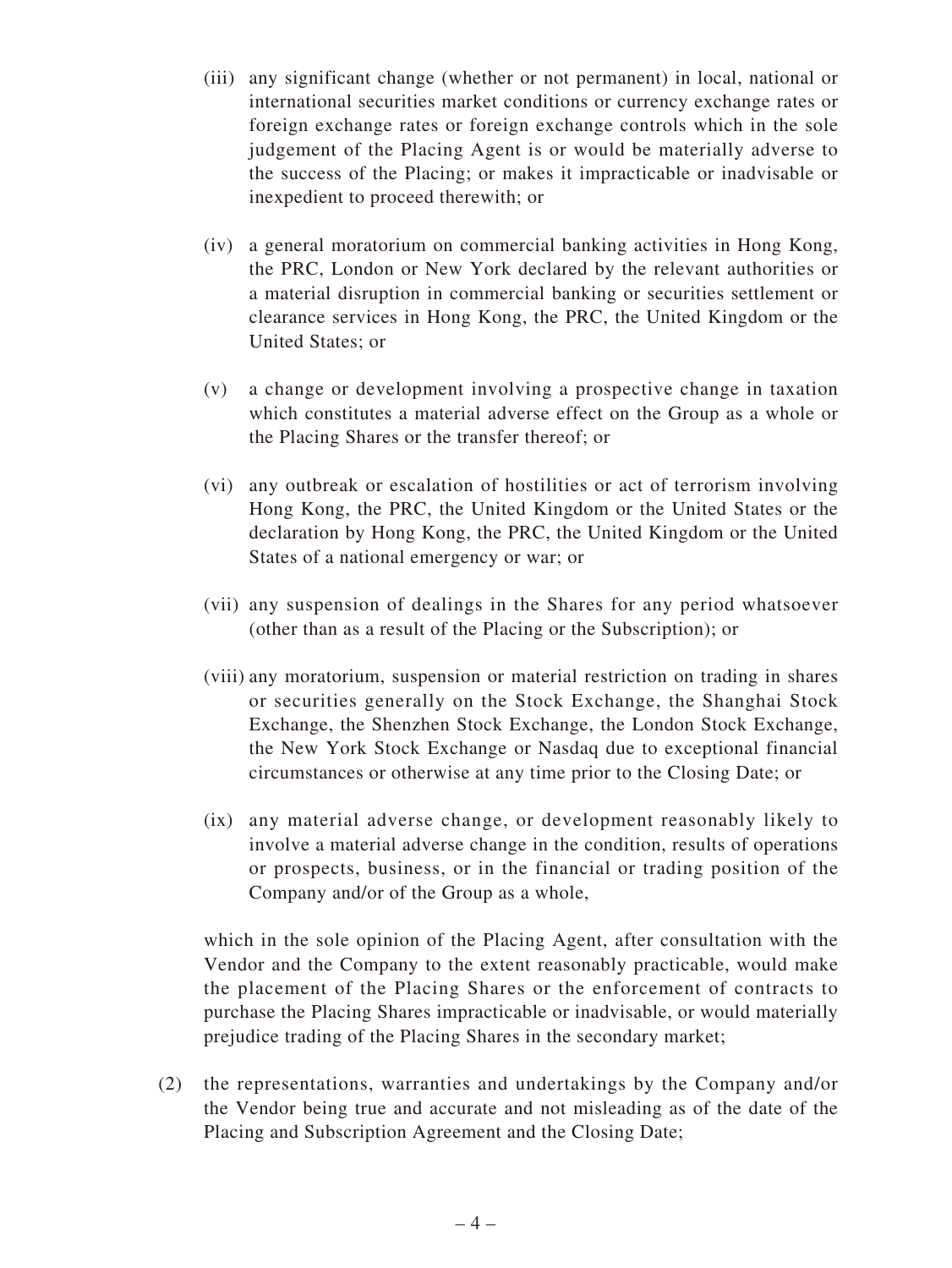- (3) each of the Company and the Vendor having complied with all the provisions of the Placing and Subscription Agreement on the part of the Vendor and/or the Company required to be complied with before the Closing Date; and
- (4) the Placing Agent having received on the Closing Date an opinion for the Vendor as to laws of the British Virgin Islands, and an opinion for the Company as to the laws of the Cayman Islands, relating to such matters as the Placing Agent shall reasonably request, such opinions to be in form and substance reasonably satisfactory to the Placing Agent.

The Company and the Vendor shall use their respective reasonable endeavours to procure the fulfilment of the Placing Conditions on or before the Closing Date. The Placing Agent in its sole discretion may waive any of the Placing Conditions, in whole or in part and with or without conditions, by notice to the Company and the Vendor.

## **Closing of the Placing**

The parties expect that closing of the Placing will take place on the Closing Date (i.e. 17 January 2022, or such other date as the Vendor and the Placing Agent may agree in writing).

## **Lock-Up Undertakings**

The Vendor has undertaken to the Placing Agent that (except for the sale of the Placing Shares pursuant to the Placing and Subscription Agreement) for a period of 90 days from the Closing Date (both dates inclusive), it will not and will procure that none of its nominees and companies controlled by it and trusts associated with it and any person acting on its or their behalf (whether individually or together and whether directly or indirectly) will (i) offer, lend (other than any ordinary course lending), pledge, issue, sell, contract to sell, sell any option or contract to purchase, purchase any option or contract to sell, grant any option, right or warrant to purchase, or otherwise transfer or dispose of (either conditionally or unconditionally, or directly or indirectly, or otherwise) any Shares or any interests therein beneficially owned or held by the Vendor or any securities convertible into or exercisable or exchangeable for or substantially similar to any such Shares or interests; (ii) enter into any swap or similar agreement that transfers, in whole or in part, the economic risk of ownership of Shares, whether any such transaction described in (i) or (ii) above is to be settled by delivery of Shares or such other securities, in cash or otherwise; or (iii) announce any intention to enter into or effect any such transaction described in (i) or (ii) above, unless with the prior written consent of the Placing Agent.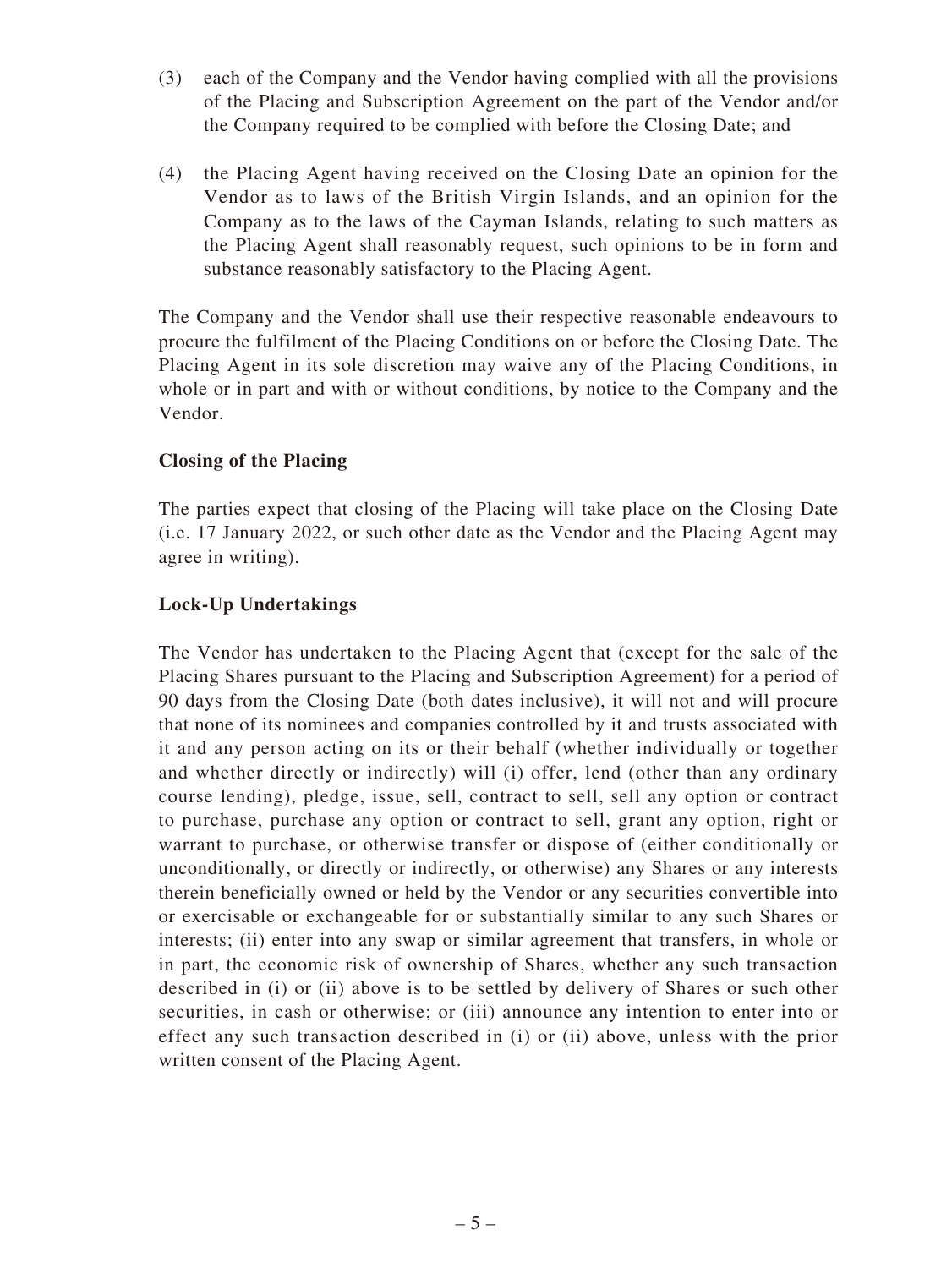The Company has undertaken to the Placing Agent, and the Vendor has undertaken to the Placing Agent, that for a period of 90 days from the Closing Date (both dates inclusive), the Company will not, except for the Subscription Shares and save pursuant to (1) the terms of any employee share option scheme of the Company or (2) bonus or scrip dividend or similar arrangements which provide for the allotment of Shares in lieu of the whole or part of a dividend on Shares of the Company in accordance with its articles of association, (i) allot or issue or offer to allot or issue or grant any option, right or warrant to subscribe for (either conditionally or unconditionally, or directly or indirectly, or otherwise) any Share(s) or any interests in Shares or any securities convertible into or exercisable or exchangeable for or substantially similar to Shares or interest in Shares; (ii) agree (conditionally or unconditionally) to enter into or effect any such transaction with the same economic effect as any of the transactions described in (i) above; or (iii) announce any intention to enter into or effect any such transaction described in (i) or (ii) above, without having obtained the written consent of the Placing Agent.

Solely for the purpose of the transactions contemplated under the Placing and Subscription Agreement, the Placing Agent has granted under the Placing and Subscription Agreement a waiver to the lock-up undertakings given by the Vendor and the Company in respect of the Company's previous placing and subscription agreement dated 13 November 2021, as set out in the Company's announcement dated 14 November 2021.

### **SUBSCRIPTION**

### **Subscription Shares**

452 million new Shares, being the same number as the Placing Shares, will be subscribed by the Vendor, representing approximately 9.05% of the existing issued share capital of the Company and approximately 8.30% of the issued share capital of the Company as enlarged by the Subscription (assuming that there will be no change in the issued share capital of the Company from the date of this announcement to completion of the Subscription save for the issue of the Subscription Shares).

### **Subscription Price**

The Subscription Price per new Share is equivalent to the Placing Price of HK\$10 per Share, the net price of the Subscription is HK\$9.92 per Share. The Subscription Shares have a nominal value of HK\$45.2 million based on the par value of HK\$0.10 per Share and a market value of approximately HK\$5.334 billion based on the closing price of HK\$11.80 per Share as quoted on the Stock Exchange on 12 January 2022.

The Subscription Price was determined based on the Placing Price. The Directors (including the independent non-executive Directors) consider that the terms of the Subscription are fair and reasonable under the current market condition and are in the interest of the Company and the Shareholders as a whole.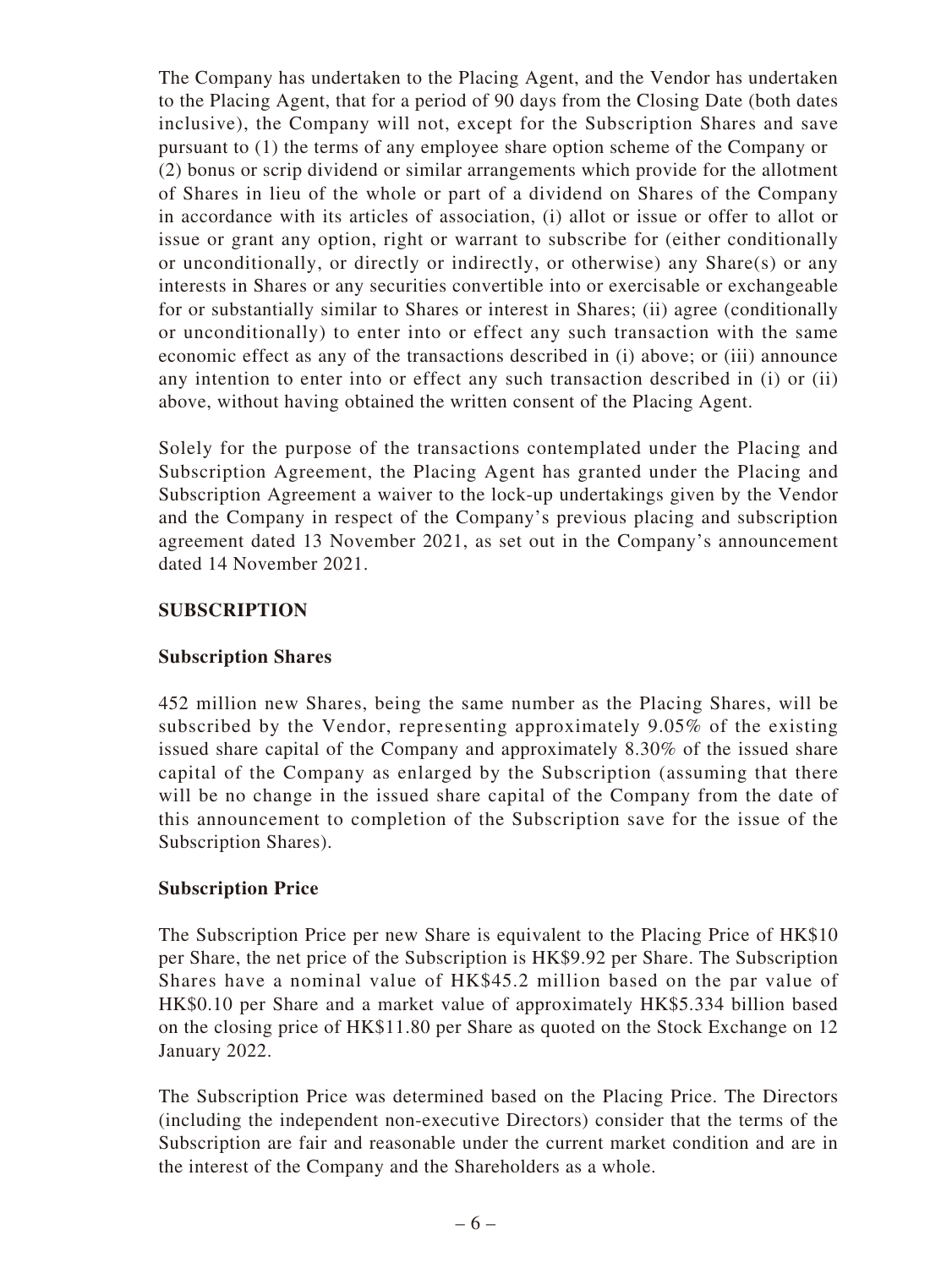### **Ranking of the Subscription Shares**

The Subscription Shares, when fully paid, will rank pari passu in all respects with the other Shares in issue or to be issued by the Company on or prior to the completion date of the Subscription, including the right to any dividends or distributions declared, made or paid at any time after the date of completion of the Subscription.

### **Conditions of the Subscription**

The Subscription is conditional upon:

- (1) the Listing Committee of the Stock Exchange granting the listing of and permission to deal in the Subscription Shares (and such listing and permission not subsequently revoked prior to the delivery of the Subscription Shares);
- (2) completion of the Placing; and
- (3) the Vendor having obtained a waiver from the Securities and Futures Commission under Note 6 to Rule 26 of the Takeovers Code in connection with the Subscription and such waiver not having been subsequently revoked prior to the delivery of the Subscription Shares.

None of the conditions stated above can be waived by any party. If the above conditions to the Subscription are not fulfilled within 14 days from the date of the Placing and Subscription Agreement, or such later date as may be agreed between the Company and the Vendor in compliance with the Listing Rules and other applicable laws and regulations, the obligations and liabilities of the Vendor and the Company under the Subscription shall be null and void.

#### **Completion of the Subscription**

Subject to the fulfillment of the above conditions, the parties expect that the completion date of the Subscription will be on or before 26 January 2022.

### **Termination**

Without prejudice to any other provisions of the Placing and Subscription Agreement, the Placing Agent shall have the right exercisable at any time by notice in writing to the Vendor and the Company to terminate the Placing and Subscription Agreement if any of the Placing Shares are not delivered by or on behalf of the Vendor in accordance with the Placing and Subscription Agreement.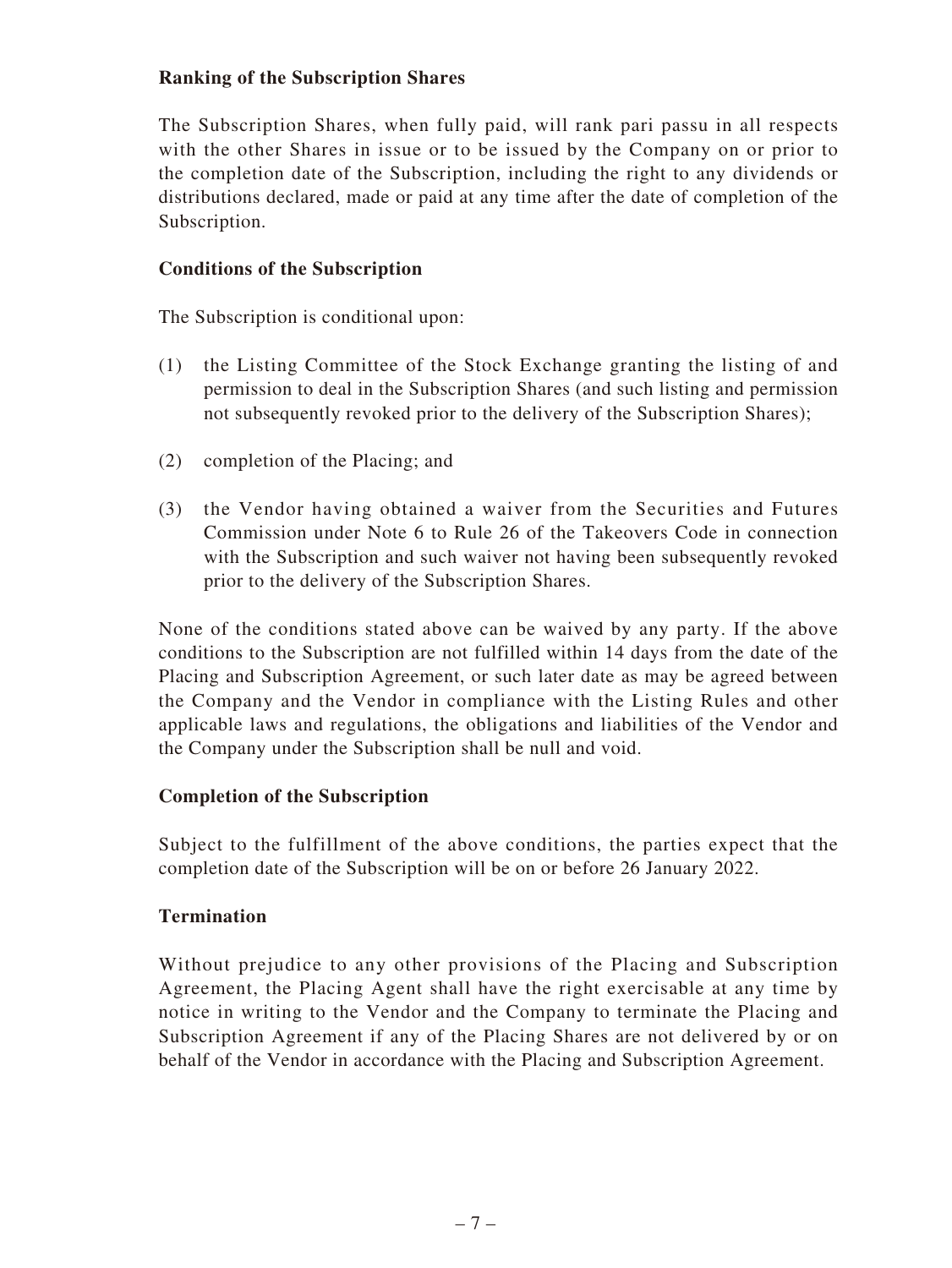#### **II. GENERAL MANDATE TO ISSUE THE SUBSCRIPTION SHARES**

The issue of the Subscription Shares will not be subject to Shareholders' approval and the Subscription Shares will be issued under the general mandate granted by the Shareholders to the Directors pursuant to the resolution passed in the general meeting held on 27 May 2021. Pursuant to such mandate, the Directors were granted authority to issue up to 932,937,782 Shares, representing 20% of the issued share capital of the Company as at 27 May 2021. As at the date of this announcement, 335 million Shares have been issued by the Company in November 2021 pursuant to the such general mandate. Accordingly, 597,937,782 Shares remain available for issuance under such general mandate as at the date of this announcement. The issue of the Subscription Shares will fall within the limit of the such general mandate.

### **III. EFFECT OF THE PLACING AND THE SUBSCRIPTION ON SHAREHOLDING**

Assuming that there will be no change in the issued share capital of the Company from the date of this announcement to completion of the Subscription save for the issue of the Subscription Shares, the shareholding structure of the Company (1) as at the date of this announcement; (2) immediately after completion of the Placing but before the Subscription; and (3) immediately after completion of the Placing and the Subscription is and will be as follows:

| <b>Shareholders</b>       | As at the date of<br>this announcement |       | <b>Immediately</b> after<br>completion of the Placing but<br>before the Subscription |       | <b>Immediately</b> after<br>completion of the Placing and<br>the Subscription |       |
|---------------------------|----------------------------------------|-------|--------------------------------------------------------------------------------------|-------|-------------------------------------------------------------------------------|-------|
|                           | Number of                              |       | Number of                                                                            |       | Number of                                                                     |       |
|                           | <b>Shares</b>                          | $\%$  | <b>Shares</b>                                                                        | $\%$  | <b>Shares</b>                                                                 | $\%$  |
| The Vendor and parties    |                                        |       |                                                                                      |       |                                                                               |       |
| acting in concert with it | 2,111,259,884                          | 42.25 | 1,659,259,884                                                                        | 33.21 | 2,111,259,884                                                                 | 38.75 |
| Directors (other than     |                                        |       |                                                                                      |       |                                                                               |       |
| Mr. Sun Hongbin)          | 56,393,396                             | 1.13  | 56,393,396                                                                           | 1.13  | 56,393,396                                                                    | 1.03  |
| The placees               |                                        | -     | 452,000,000                                                                          | 9.05  | 452,000,000                                                                   | 8.30  |
| Other public Shareholders | 2,829,230,631                          | 56.62 | 2,829,230,631                                                                        | 56.62 | 2,829,230,631                                                                 | 51.92 |
| Total                     | 4,996,883,911                          | 100   | 4,996,883,911                                                                        | 100   | 5,448,883,911                                                                 | 100   |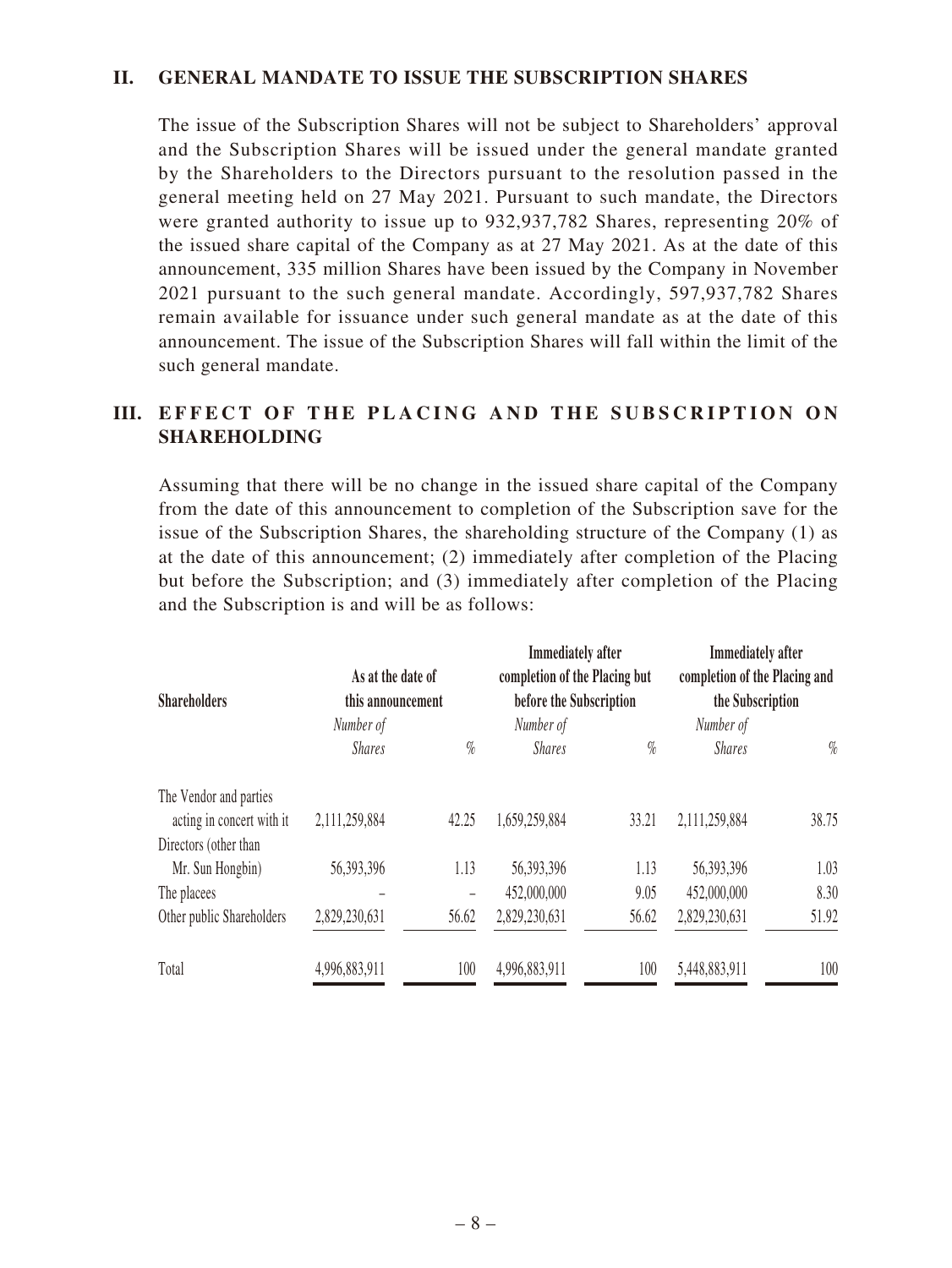After completion of the Placing, the shareholding of the Vendor and parties acting in concert with it will decrease from approximately 42.25% to approximately 33.21%. Immediately upon completion of the Subscription, the shareholding of the Vendor and the parties acting in concert with it in the Company will increase from approximately 33.21% to approximately 38.75%.

The Vendor would be obliged to make a general offer for all the other issued Shares other than those owned by the Vendor and parties acting in concert with it under Rule 26.1 of the Takeovers Code arising from completion of the Subscription. Application for a waiver from the obligation to make a general offer under Rule 26 of the Takeovers Code will be made by the Vendor to the Executive (within the meaning of the Takeovers Code) pursuant to Note 6 to Rule 26 of the Takeovers Code.

The Company will apply to the Listing Committee of the Stock Exchange for the listing of, and permission to deal in, the Subscription Shares.

## **IV. REASONS FOR THE PLACING AND THE SUBSCRIPTION AND THE USE OF PROCEEDS**

The purposes of the Placing and the Subscription are to further enlarge the Company's Shareholder base and optimize the capital structure of the Company.

The gross proceeds from the placing of existing Shares and the subscription of new Shares are expected to be HK\$4.520 billion (equivalent to approximately US\$580 million) and the aggregate net proceeds therefrom are expected to be approximately HK\$4.484 billion (equivalent to approximately US\$575 million).

Out of the aggregate net proceeds from the Subscription, the Company intends to use (1) approximately 50% for general corporate purposes; and (2) approximately 50% for repayment of loans.

The Board considers the terms of the Placing and Subscription Agreement are normal commercial terms and the Placing and the Subscription are fair and reasonable and in the interests of the Company and the Shareholders as a whole.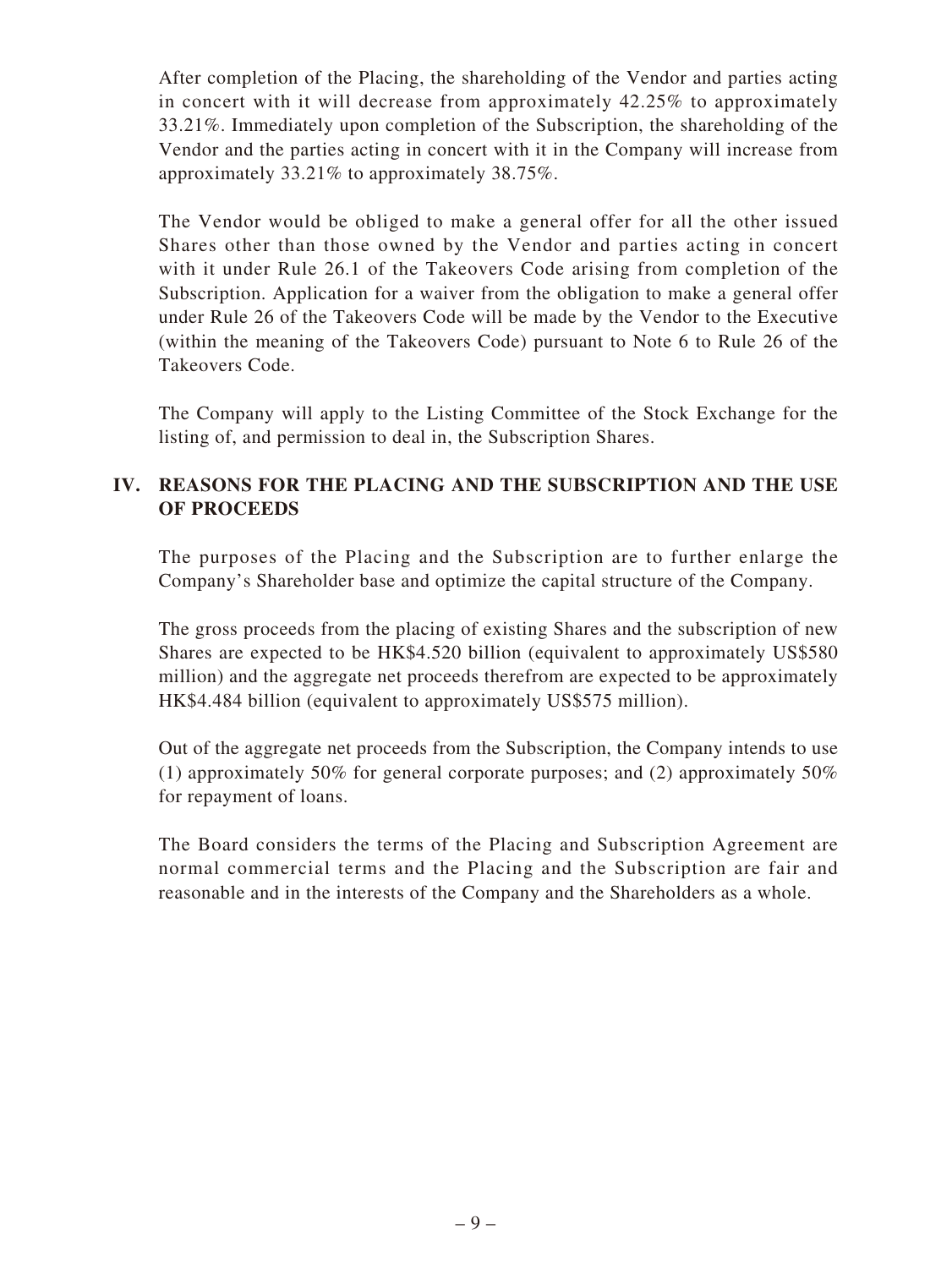### **V. FUND RAISING ACTIVITIES DURING THE PAST TWELVE MONTHS**

Save as disclosed below, the Company has not raised any funds by issuing equity securities in the past twelve months immediately preceding the date of this announcement:

| Date of<br>announcement | <b>Fund raising</b><br>activity                                   | Gross proceeds                     | Net proceeds                       | Intended use of<br>net proceeds                                                                                                   | Actual use of<br>net proceeds |
|-------------------------|-------------------------------------------------------------------|------------------------------------|------------------------------------|-----------------------------------------------------------------------------------------------------------------------------------|-------------------------------|
| 14 November 2021        | subscription of<br>335,000,000 Shares<br>under general<br>mandate | approximately<br>HK\$5.085 billion | approximately<br>HK\$5.033 billion | (1) approximately $50\%$<br>for general corporate intended<br>purposes; and<br>approximately 50% for<br>(2)<br>repayment of loans | fully applied as              |

**As completion of the Placing and Subscription Agreement is subject to the fulfilment of a number of conditions, the Placing and/or the Subscription may or may not proceed to completion. Shareholders and prospective investors are advised to exercise caution when dealing in the securities of the Company.**

#### **DEFINITIONS**

In this announcement, unless the context otherwise requires, the following expressions shall have the following meaning:

| "acting in concert"   | has the meaning defined in the Takeovers Code                                                                                                                                                                             |
|-----------------------|---------------------------------------------------------------------------------------------------------------------------------------------------------------------------------------------------------------------------|
| "associate(s)"        | has the meaning ascribed to it under the Listing Rules                                                                                                                                                                    |
| "Board"               | board of Directors                                                                                                                                                                                                        |
| "Closing Date"        | 17 January 2022, or such other date as the Vendor and<br>the Placing Agent may agree in writing                                                                                                                           |
| "Company"             | Sunac China Holdings Limited, a company incorporated<br>under the laws of the Cayman Islands with limited<br>liability, and the shares of which are listed on the Main<br>Board of the Stock Exchange (stock code: 01918) |
| "connected person(s)" | has the meaning ascribed to it under the Listing Rules                                                                                                                                                                    |
| "Director(s)"         | $\text{directory}(s)$ of the Company                                                                                                                                                                                      |
| "Group"               | the Company and its subsidiaries                                                                                                                                                                                          |
| "HK\$"                | Hong Kong dollar, the lawful currency of Hong Kong                                                                                                                                                                        |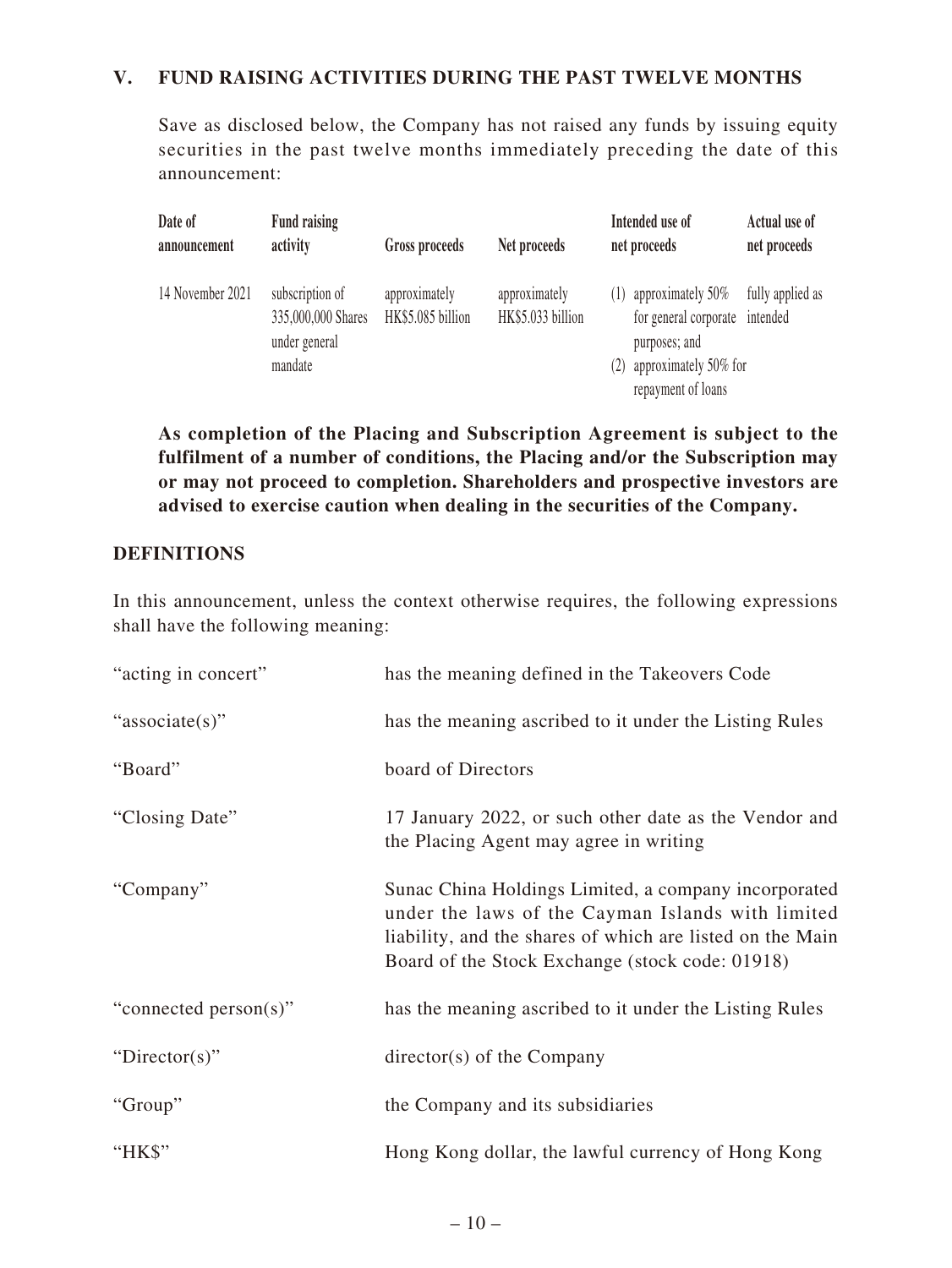| "Hong Kong"                              | the Hong Kong Special Administrative Region of the<br>People's Republic of China                                                                                                               |
|------------------------------------------|------------------------------------------------------------------------------------------------------------------------------------------------------------------------------------------------|
| "Listing Rules"                          | the Rules Governing the Listing of Securities on the<br><b>Stock Exchange</b>                                                                                                                  |
| "Morgan Stanley"                         | Morgan Stanley & Co. International plc                                                                                                                                                         |
| "Placing"                                | the placing of the Placing Shares to independent<br>professional, institutional and/or other individual<br>investors pursuant to the Placing and Subscription<br>Agreement                     |
| "Placing Agent"                          | Morgan Stanley                                                                                                                                                                                 |
| "Placing and Subscription"<br>Agreement" | the placing and subscription agreement dated 12<br>January 2022 between the Company, the Vendor and<br>Morgan Stanley (as the Placing Agent) in respect of the<br>Placing and the Subscription |
| "Placing Price"                          | the placing price of HK\$10 per Share                                                                                                                                                          |
| "Placing Shares"                         | 452 million existing Shares                                                                                                                                                                    |
| "PRC"                                    | the People's Republic of China                                                                                                                                                                 |
| "Share $(s)$ "                           | ordinary share(s) of HK\$0.10 each in the share capital<br>of the Company                                                                                                                      |
| "Shareholder(s)"                         | $holder(s)$ of the Share $(s)$                                                                                                                                                                 |
| "Stock Exchange"                         | The Stock Exchange of Hong Kong Limited                                                                                                                                                        |
| "Subscription"                           | the subscription of the Subscription Shares by the<br>Vendor pursuant to the Placing and Subscription<br>Agreement                                                                             |
| "Subscription Price"                     | the subscription price of HK\$10 per Share                                                                                                                                                     |
| "Subscription Shares"                    | 452 million new Shares                                                                                                                                                                         |
| "Takeovers Code"                         | The Codes on Takeovers and Mergers and Share Buy-<br>backs of Hong Kong                                                                                                                        |